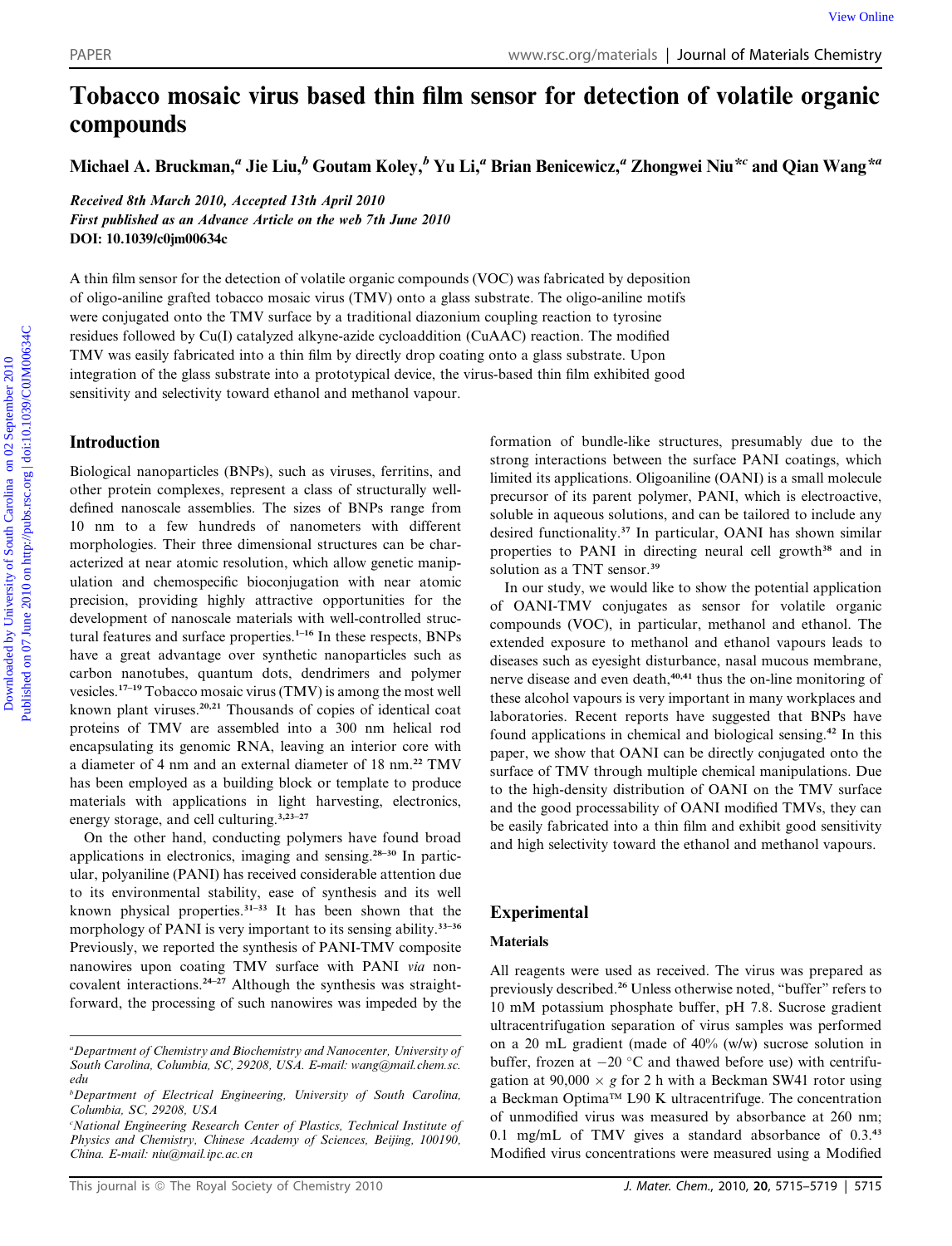Lowry Protein Assay Kit (Pierce). The molecular weight of a single subunit of wild type TMV coat protein is 17,534 Daltons.

Synthesis of alkyne modified TMV (Alkyne-TMV). The diazonium salt was prepared by mixing the following solutions at 4 °C for 1 h: 400  $\mu$ L of 0.3 M aqueous p-toluenesulfonic acid monohydrate;  $25 \mu L$  of 3.0 M aqueous sodium nitrite; and 75  $\mu L$ of 0.68 M distilled 3-ethynylaniline dissolved in acetonitrile. Subsequently, a stock solution of TMV (20 mg/mL, 1.25 mL) was diluted with borate buffer (3.3 mL, pH 8.8, containing 100 mM NaCl). Diazonium salt solution (450  $\mu$ L) was then added to the mixture. The mixture was place in an ice bath for 3 h while the solution turned a light brown color. Purification of the final product was completed by passing the reaction through a 40% (w/w) sucrose cushion at  $160,000 \times g$  for 2.5 h. The pellet was redissolved in buffer for future use.

Synthesis of azide modified TMV (Azide-TMV). The bis-1,4 azidobenzene (100 mM in DMSO, 160  $\mu$ L) and a solution of Alkyne-TMV (15 mg/mL, 200  $\mu$ L) were mixed with Tris buffer (10 mM, 580  $\mu$ L, pH 8.0) and DMSO (40  $\mu$ L). Then solutions of CuSO<sub>4</sub> (100 mM, 10  $\mu$ L) and NaAsc (200 mM, 10  $\mu$ L) were added and the mixture was incubated at room temperature for 1 h. The reaction mixture was purified via 10–50% sucrose gradient from which the light scattering region was collected. The modified virus was then pelleted using ultracentrifugation at  $160,000 \times g$  for 2.5 h. The pellet was dissolved in buffer.

Synthesis of oligoaniline modified TMV (OANI-TMV). The OANI<sup>37</sup> (100 mM in DMSO, 5.5  $\mu$ L) and a solution Azide-TMV (15 mg/mL, 133  $\mu$ L) were mixed in Tris buffer (10 mM, 547  $\mu$ L, pH 8.0) and DMSO (294.5  $\mu$ L). Then solutions of CuSO<sub>4</sub> (100 mM, 10  $\mu$ L) and NaAsc (200 mM, 10  $\mu$ L) were added and the mixture was incubated at room temperature for 1 h. The reaction mixture was purified via dialysis (100,000 MWCO dialysis tubing) against nanopure  $H_2O$ . The remaining solution concentration was determined using a Modified Lowry Assay (Pierce).

General protocol for preparation of virus solution and sensing plate. Prior to use, the modified virus was dialyzed against nanopure water using a 100,000 MWCO dialysis tubing (Pierce). A virus solution with concentration of  $250 \mu g/mL$  was prepared. To that solution, 15  $\mu$ L *p*-toluene sulfonic acid (0.1 M, dopant) was added to reduce the pH to a value between 3 and 4. To prepare a sensing plate,  $150 \mu L$  of the viral solution was spread on a glass slide with gold coating at the edge of the surface as two electrodes (25 mm  $\times$  1.5 mm), then allowed to dry in a hood overnight.

General protocol for VOC sensing. After placing the leads on gold electrode parts, the apparatus was assembled as shown in Fig. 3b. There is an inlet and outlet for nitrogen or other gases to flow. The two electrodes are designed to hold the OANI-TMV sensor in place while measuring the current flow through the film. They protrude through the bottom of the container and are hooked up to a Keithley 6487 picoammeter which is used for the current measurements (Labeled A in Fig. 3a). The OANI-TMV sample was evaporated at room temperature onto a custom cut glass slide with dimensions of 1.5 mm  $\times$  25 mm. The glass slide was sputter coated with two 40 nm thick strips of gold (Fig. 3c) prior to sample evaporation. These strips of gold were the intermediate contact between the electrodes and the film. Without the gold strips, the sample was easily scraped off of the glass slide by the electrodes. The edges were sealed with additional parafilm to deter moisture from entering the container.  $N_2$ was used to flush the container of unwanted chemicals and is used as a blanking standard. After 30 to 60 s of  $N_2$  gas, the gas inlet and outlet are sealed with caps and the VOC of choice was injected (50–75  $\mu$ L) with a syringe. From that point, the sensor was untouched for 15 min while collecting data. After this,  $N_2$ was once again used to flush out the container of chemicals.

#### Characterization

For MALDI-MS analysis, the virus was denatured by adding guanidine hydrochloride (6  $\mu$ L, 6 M) to the sample (24  $\mu$ L) and mixing for 5 min at room temperature. Denatured proteins were spotted on MTP 384 massive target plate using Millipore  $\text{ZipTips}_{\text{uC18}}$ <sup>®</sup> tips to remove excess salts and assist the binding of protein to the sinapic acid matrix. MALDI-MS analysis was performed using a Bruker Ultra-Flex I TOF/TOF mass spectrometer. For transmission electron microscopy (TEM) analysis, a 20 µL sample solution (0.2 mg/mL) was deposited onto a 300-mesh carbon-coated copper grid for 2 min. The grid was then stained with 20  $\mu$ L of 2% uranyl acetate for 2 min and was characterized with a Hitachi H-8000 TEM. Tapping mode atomic force microscopy (AFM) images were obtained at ambient conditions using a NanoScope IIIA MultiMode AFM (Veeco). Si tips with a resonance frequency of approximately 300 kHz and a spring constant of about  $40 \text{ N} \cdot \text{m}^{-1}$ , were used for imaging with a scan rate of 0.5 Hz were used. UV-vis absorption studies were performed using an Agilent 8453 UV-vis spectrometer. Universy Protein Assay Kit (Plerce). The molecular verigint of  $\mu$  plats diferentions of 1.5 mm  $\times$  25 mm. The glass side assignts a sample value of the molecular on 0.103 Published of all the sign of glad lines the mol

## Results and discussion

As shown in Scheme 1, TMV was subjected to a three-step bioconjugation protocol to introduce the desired OANI functionality. The initial reaction targeted the phenol side chains of



Scheme 1 Synthesis of OANI modified TMV for VOC sensing.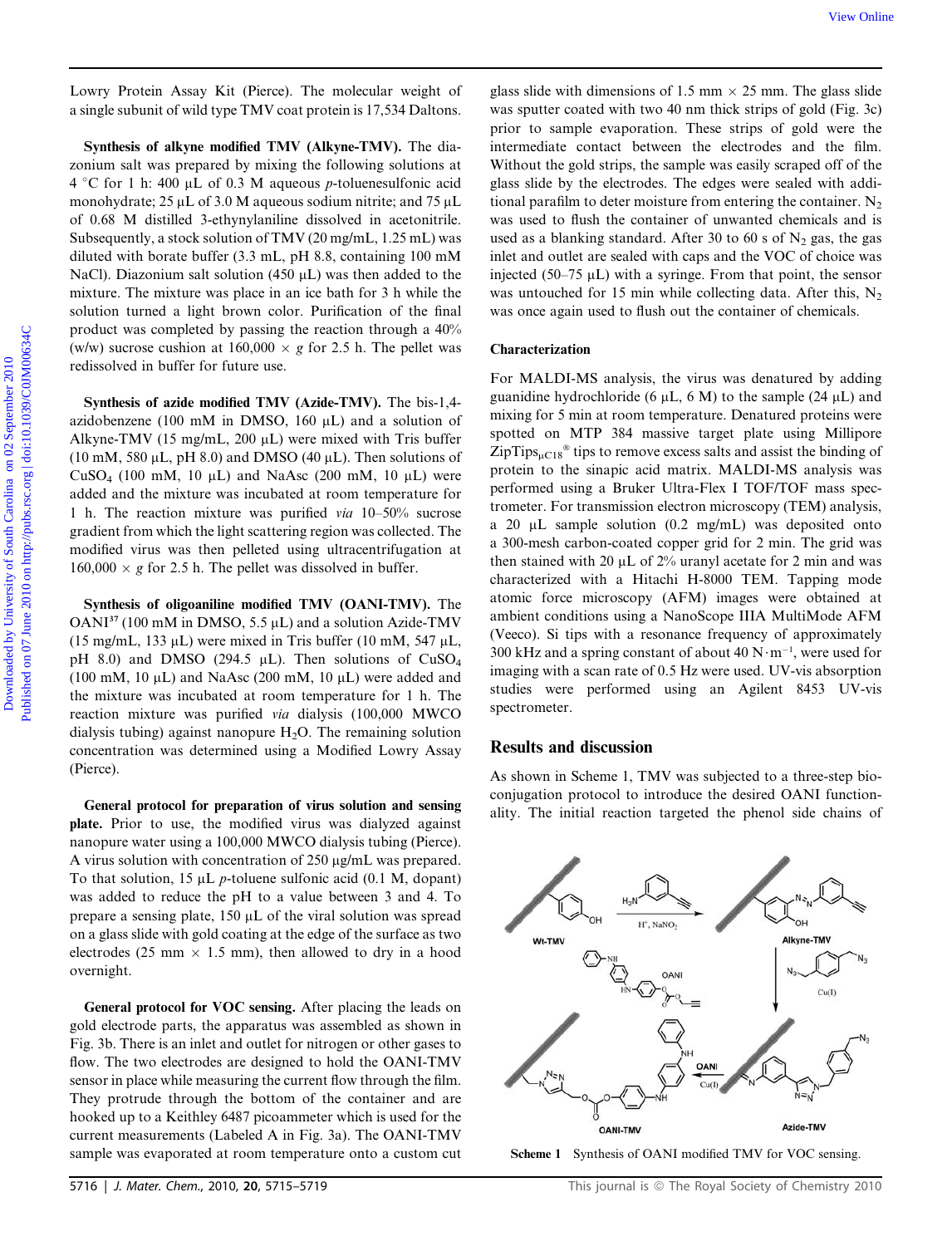tyrosine residues of TMV coat proteins to insert a terminal alkyne.1,27,44 This was achieved using a diazonium salt generated in situ from 3-ethynylaniline then mixed with TMV to form the corresponding alkyne labeled TMV (Alkyne-TMV). MALDI-TOF MS analysis indicated that >95% of the capsid monomers were converted to the alkyne derivatives as seen in Fig. 1 by the disappearance of a peak at 17534 m/z and the introduction of a peak at  $17664$  m/z.

The Cu(I) catalyzed azide-alkyne 1,3-dipolar cycloaddition (CuAAC) between Alkyne-TMV and bis-1,4-azidobenzene in the presence of Cu<sup>I</sup>, which was formed in situ by the reduction of  $CuSO<sub>4</sub>$  with sodium ascorbate, proceeded with  $>95%$  efficiency to form the azido functionalized TMV (Azide-TMV). These two steps are necessary to introduce the functional azido group onto the surface of TMV. The final step of conjugation was completed following the same CuAAC reaction protocol with OANI and Azide-TMV as starting materials, which afforded OANI-TMV efficiently as shown in Fig. 1.

It is important to know whether TMV remained intact after a three-step bioconjugation. TEM was used to characterize the morphology and aggregation of TMV before and after modifications. As shown in Fig. 2b, after the second step modification (Azide-TMV), TMVs still keep a similar morphology as Wt-TMV (Fig. 2a). Upon conjugation with OANI units, OANI-TMV still maintains its rod-like structure (Fig. 2c). However, a large amount of aggregation is observed under TEM analysis (Fig. 2c). The aggregation of OANI-TMV is possibly caused by pi-pi interactions and/or the hydrophobic interactions of the OANI motif on the TMV surface between viral particles. To break apart the aggregation of OANI-TMV, DMSO was added into the aqueous solution as the cosolvent to decrease the interactions between OANI units. As visualized by TEM (Fig. 2d), the particles were well-dispersed when the level of DMSO reached 70%, while most of the OANI-TMVs remained intact.



Fig. 1 MALDI-TOF MS of the coat protein of Wt-TMV and modified TMV. The values in parenthesis are the expected m/z.



Fig. 2 TEM images of (a) Wt-TMV, (b) Azide-TMV, (c) OANI-TMV, and (d) OANI-TMV in 70% DMSO. Scale bar is 200 nm for all images.

Detection of VOCs with OANI-TMV was pursued based on results from previous studies conducted utilizing polyaniline as the sensing material.33,36,45,46 A simple sensing device with sample container was designed (Fig. 3a) and constructed as shown in Fig. 3b. The sample container has a volume of roughly 12 mL. There is an inlet and outlet for nitrogen or other gases to flow. The two electrodes are designed to hold the OANI-TMV sensor in place while measuring the current flow through the film.

Previous investigations utilizing conducting polymers for sensors indicated that the selection of an appropriate dopant is critical for sensor selectivity and sensitivity.28,33,45–47 Hence in our study the OANI-TMV was doped with 0.1 M p-toluene sulfonic acid prior to evaporation. A general procedure was followed for



Fig. 3 (A) Schematic illustration and (B) image of the sample container used for gas sensing. (C) AFM image confirming that the height of the gold sputtered film is about 40 nm. (D) Height profile across the edge of the film.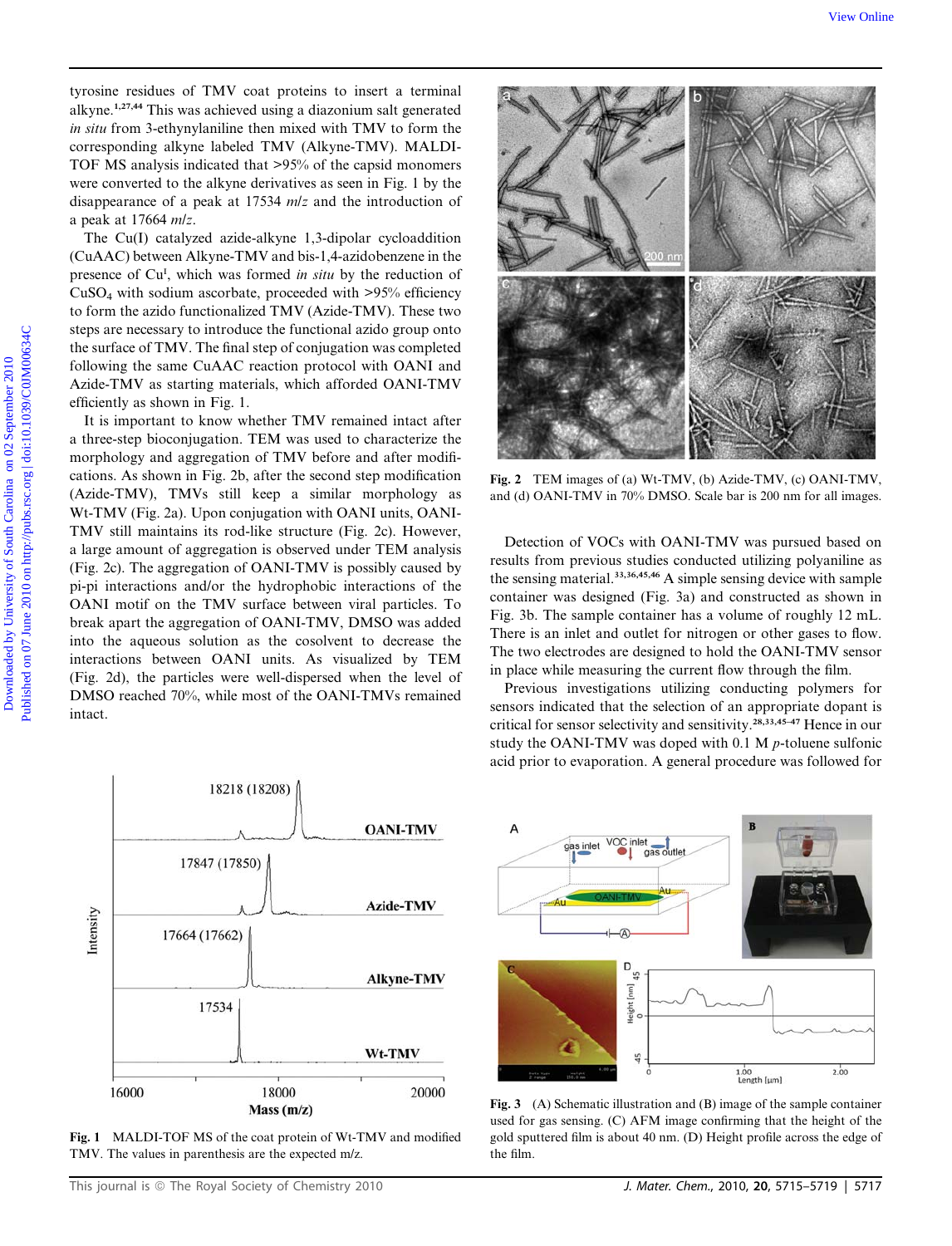sensing experiments;  $50 \mu L$  of organic solution was injected into the sample holder located in the middle of the sample container. The container was then sealed with parafilm and flushed with nitrogen for one minute to establish a baseline. This was also performed to remove any other contaminants from the atmosphere, such as humidity. The sealed container was then allowed to incubate for 15 min while the atmosphere was filled with the analyte of interest. The concentrations of the analytes were determined by their respective partial pressure at room temperature. Following the incubation time, nitrogen gas was used to flush the container of analyte and the gas desorption was seen as a sharp decrease in the current.

The plots shown in Fig. 4 display the y-values as a Response Current (RC). The RC is the ratio between the measured current  $(I_x)$  and the maximum current obtained in the presence of only nitrogen  $(I_N)$ . This type of correction is required because there is variability in the film that leads to variability in sensitivity, but not selectivity. Films that cover the majority of the 25 mm  $\times$ 1.5 mm active area (gap between the gold sputtered films) yield



Fig. 4 (a) The selectivity of OANI-TMV thin film sensors to ethanol and methanol over acetonitrile, isobutyl alcohol, tetrahydrofuran, toluene, and acetone. (b) The response of OANI-TMV, Wt-TMV, and OANI films to methanol. (c) The repeatability of this film is shown with both ethanol (red) and methanol (blue). The applied bias during measurements was 5 V.

a higher current reading for the same film that may only cover part of the active area.

The following analytes were tested and their RC was plotted as a function of time in Fig. 4a: ethanol, methanol, isobutyl alcohol, acetonitrile, acetone, tetrahydrofuran and toluene. During this period the current of the viral film was affected differently for each analyte. The OANI-TMV shows great selectivity towards ethanol and methanol over the other analytes. Control experiments were performed by using wt-TMV and OANI alkyne thin films. WT-TMV and OANI thin films were prepared by direct deposition of TMV solution and OANI solution onto glass substrates. As shown in Fig. 4b, the RC for WT-TMV and OANI alkyne were significantly lower than OANI-TMV. This indicates that the spatial attribution of OANI ligand on the TMV surface is very critical to the response towards methanol. Two other distinct properties of this particular sensor are the quick response ability for the ethanol/methanol absorption and desorption and multi-time reproducibility (Fig. 4c). Were Online on the signal on the total on the signal on the signal on the signal of the signal base of the signal of the signal of the signal of the signal of the signal of the signal of the signal of the signal of the si

A possible mechanism for the electrical response of OANI-TMV over unmodified TMV is the flexoelectric properties of TMV.<sup>48</sup> It has been shown that when strain is placed on the rodlike particle, a small electrical response can be detected. This implies that if there is a long connected series of viral particles, combined with an outside pressure, then electrons should be able to flow through the viral film. The OANI units cause the viral particle to aggregate and form an interconnected film. The physical absorption of methanol/ethanol causes the film to swell and exerts the necessary external force to cause the desired response. Finally, the electroactive OANI assists in electron transfer through the film.

#### **Conclusions**

Using a three step bioconjugation of TMV with an electron rich OANI linker, we have shown that this scaffold provides an excellent VOC sensor. The sensor that has been developed demonstrate high selectivity towards methanol and ethanol over other VOCs. This particular property will be very useful for developing a sensor array for the analysis of real air samples with a multitude of VOCs present. Because of the versatility of the viral scaffold, it is likely that various other ligands with differing chemical properties can be attached to develop sensors with different selectivities.

#### Acknowledgements

This work was supported by the US NSF CAREER program, US NSF DMR, the Alfred P. Sloan Scholarship, the Camille Dreyfus Teacher Scholar Award, DoD-ARO, and the W. M. Keck Foundation.

#### Notes and references

- 1 G. T. Hermanson, Bioconjugation Tech., Academic Press, 2008.
- 2 H. Yi, S. Nisar, S. Y. Lee, M. A. Powers, W. E. Bentley, G. F. Payne, R. Ghodssi, G. W. Rubloff, M. T. Harris and J. N. Culver, Nano Lett., 2005, 5, 1931–1936.
- 3 E. Royston, A. Ghosh, P. Kofinas, M. T. Harris and J. N. Culver, Langmuir, 2008, 24, 906–912.
- 4 Q. Wang, T. Lin, J. E. Johnson and M. G. Finn, Chem. Biol., 2002, 9, 813–819.